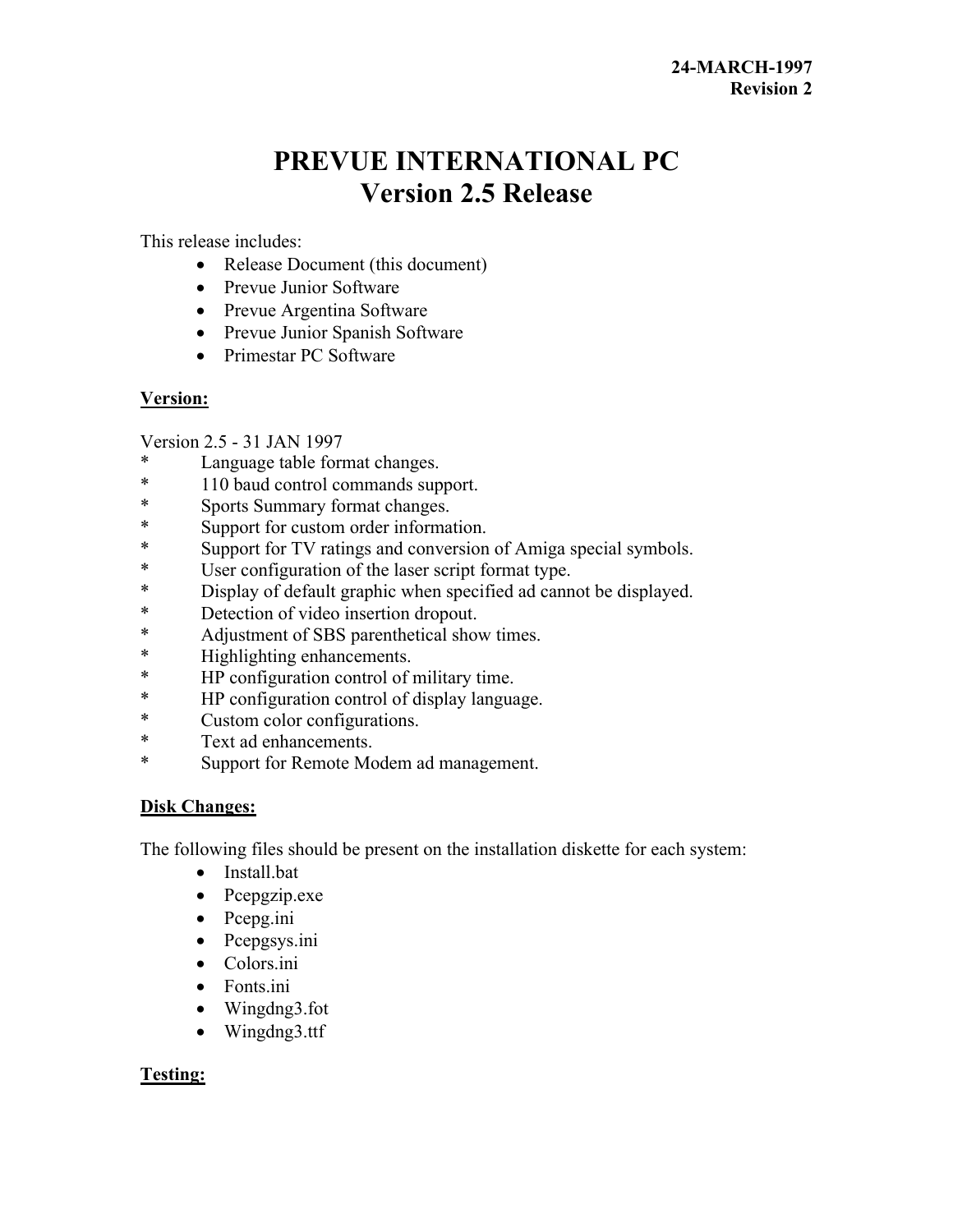For this release (Version 2.5), the essential tests must cover:

- 1. Verification of Spanish, French, German and English program guide text .
- 2. Correct timing and display of promotion tags using 110 baud control data.
- 3. Verification of correct formatting of and display information within the program summaries.
- 4. Reception of custom order information commands.
- 5. Display of custom order information.
- 6. Conversion of special characters to their parenthetical equivalents.
- 7. Display of TV ratings when present within the program data.
- 8. Run time change of the laser script format type.
- 9. Verification of the display of the default graphic when ads are specified but not present or when video insertion is prematurely interrupted.
- 10. Display of highlighting by source and by program for the various highlight flags.
- 11. Verification that the display of military time can be controlled by the HP configuration.
- 12. Verification that the display language can be controlled by the HP configuration.
- 13. Selection and display of differing color schemes.
- 14. Editing, display, and loading of text ads.
- 15. Loading graphic and text ads via the Remote Modem software package.
- 16. Updating ad ratios via the Remote Modem software package.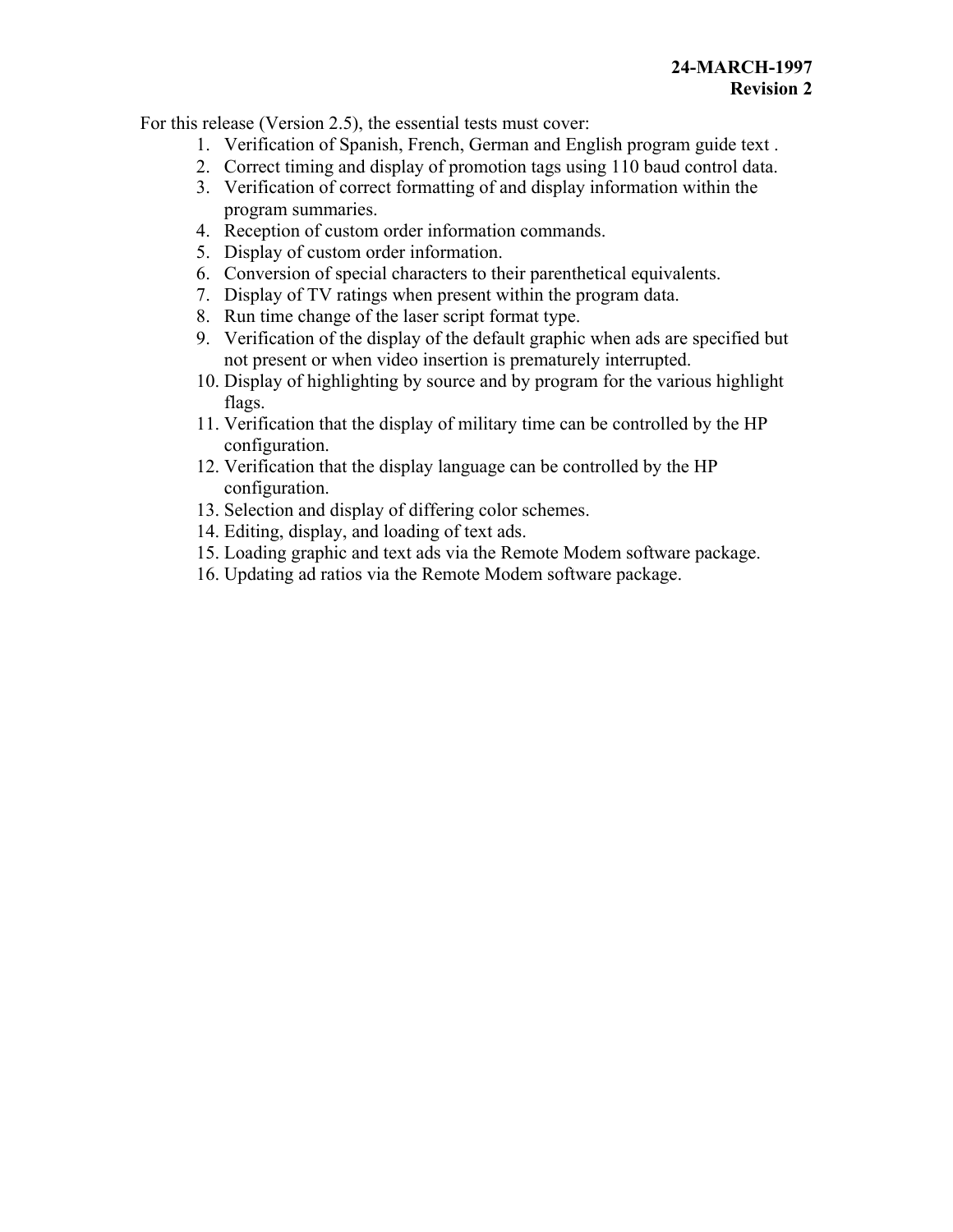#### **(1) Language table format changes.**

#### **Specification:**

The system's display language is set by and can be changed by the 'Language' field in the new look configuration command. Upon startup or whenever a new look configuration command is received, the value in the 'Language' field will be matched against values in the PCEPG.INI language section to determine what the display language will be.

## **Test Conditions and Results:**

The unit was initialized with the language flag set to 'E' (English) and then sent new configurations with the language flag set to different values. After each language change the program grid, summaries, weather, and promotional tags were cycled and the text checked to make sure that the language had changed and that the translations were accurate.

## **Developer's Notes:**

Only text generated by the system which appears on the program guide screen is affected by the language flag. Text contained within the maintenance screens, and the program listing text are not changed in response to the language flag.

Many of the available translations appear only when a laser script or 110 baud commands are controlling the promotional area. In order to test the widest variety of translations it is necessary to run the system with a laser script which causes a variety of show times to be displayed in the tags.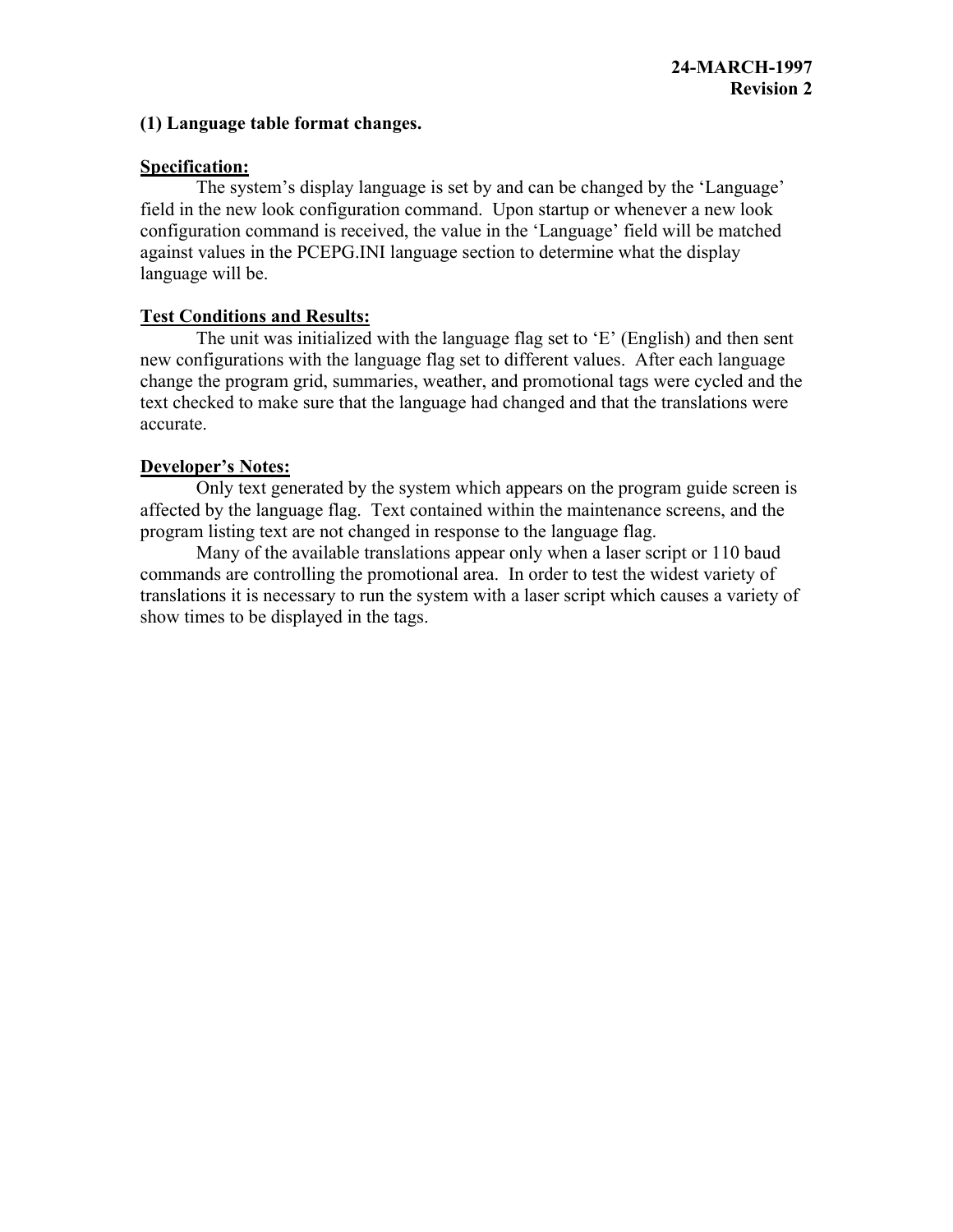#### **(2) 110 baud control commands support.**

## **Specification:**

The following 110 Baud control commands are supported by the system:

- Ctrl-A1 Display quarter screen promotion with quarter screen tag.
- Ctrl-A3 Display half screen national ad.
- Ctrl-A7 Display tag transition.
- Ctrl-C Display default graphic.
- Ctrl-D Set default side.
- $Ctrl-E$  Set event type.
- Ctrl-L1 Display text or graphic ad.
- Ctrl-L3 Display half screen national ad.
- Ctrl-Q Set promotion titles.

The Ctrl-E command supports the following event types:

- '0' Perform title lookup
- '1' Display title as showing on Monday
- '2' Display title as showing on Tuesday
- '3' Display title as showing on Wednesday
- '4' Display title as showing on Thursday
- '5' Display title as showing on Friday<br>'6' Display title as showing on Saturda
- Display title as showing on Saturday
- '7' Display title as showing on Sunday
- '8' Display title as showing on Weekdays<br>'9' Display title as showing on Weeknight
- '9' Display title as showing on Weeknights<br>':' Display title as Coming Soon
- 
- :: <br>
 Display title as Coming Soon<br>
: <br>
 Display title as showing This  $\dot{\cdot}$ ; – Display title as showing This Month<br> $\dot{\cdot}$  – Display title as showing Next Month
- Display title as showing Next Month
- $\dot{z}$  Display title as showing This Fall<br> $\dot{z}$  Display title as showing This Sum
- Display title as showing This Summer
- '?' Display title as showing on Tuesdays & Fridays
- $\hat{a}$  Display title as showing on Mondays & Saturdays
- 'A' Display title as showing on Weekends
- 'B' Display title as showing Every Night
- 'C' Display title as showing Every Day
- 'D' Display literal text
- 'E' Display a regional ad
- 'F' Display v1 or page 1 of system default order information.
- 'G' Display v1 or page 2 of system default order information.
- 'H' Display title as showing on Mondays thru Saturdays
- 'I' Display title as showing on Mondays thru Thursdays
- 'J' Display title as showing on Weekday Mornings
- 'K' Display title as showing on Weekday Afternoons
- $'L'$  Display title as showing on Tuesdays & Thursdays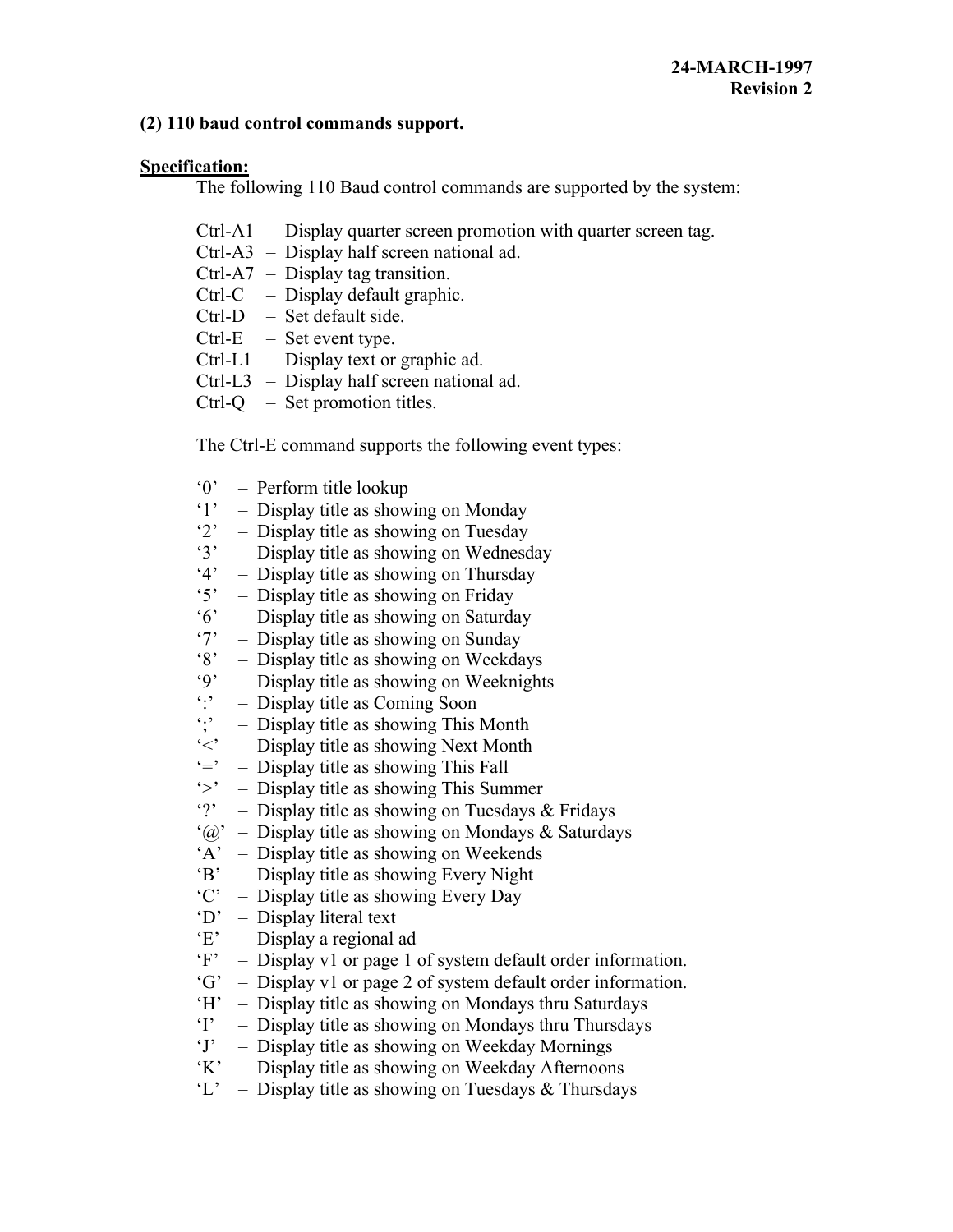'M' – Display title as showing This Week

## **Test Conditions and Results:**

The unit was loaded with one or more day's data. Appropriate sequences of commands for desired responses were transmitted to the box and the resulting displays were compared to the expected results. Required sequences to test all of the supported commands and event types were sent and verified.

## **Developer's Notes:**

Special hardware is required for the implementation and testing of this requirement. At present PC modified Amiga demod and audio switching boards are being used.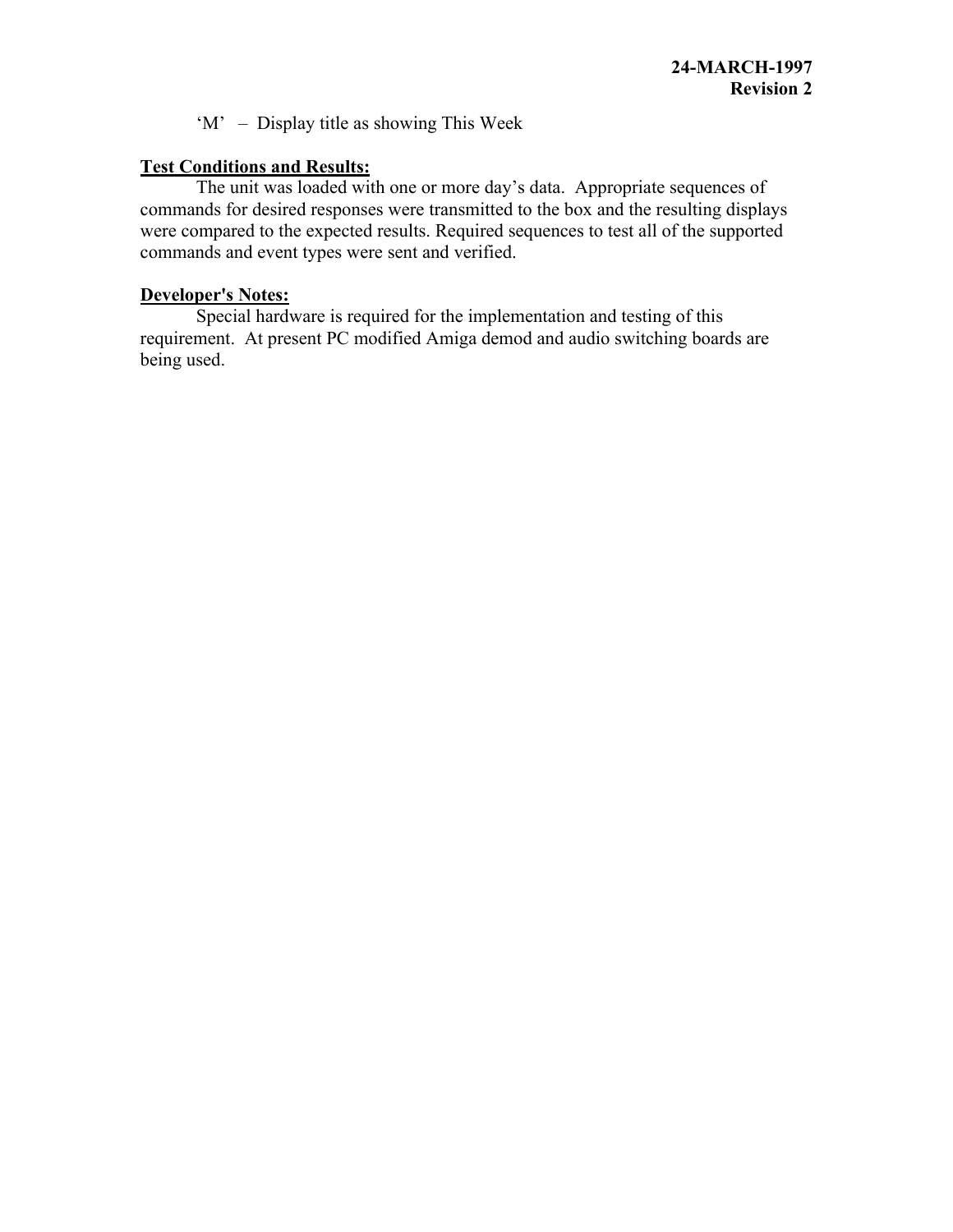#### **(3) Sports Summary format changes.**

#### **Specification:**

The Sports Summary will be formatted similar to the Summary By Source program summary. All of the sports programs beginning from the current time and extending out a number of time slots equal to the Sports Summary look ahead value in the new look configuration file will be included in the Sports Summary. The entries in the Sports Summary will be listed chronologically by source, with all of the sports programs for a given source being listed before listing the programs for additional sources.

## **Test Conditions and Results:**

The unit was loaded with program data containing sports programs which were on air during the time of the test, or within a number of time slots after the time of the test as specified by the Sports Summary look ahead value. The unit was loaded with configuration values to specify the look ahead value as well as the frequency of the Sports Summary. When the Sports Summary appeared in the grid rotation it was verified that the sports programs which met the time range criteria were present within the summary ordered by air time and source. The air times were verified for duplicate showings and parenthetical time adjustments.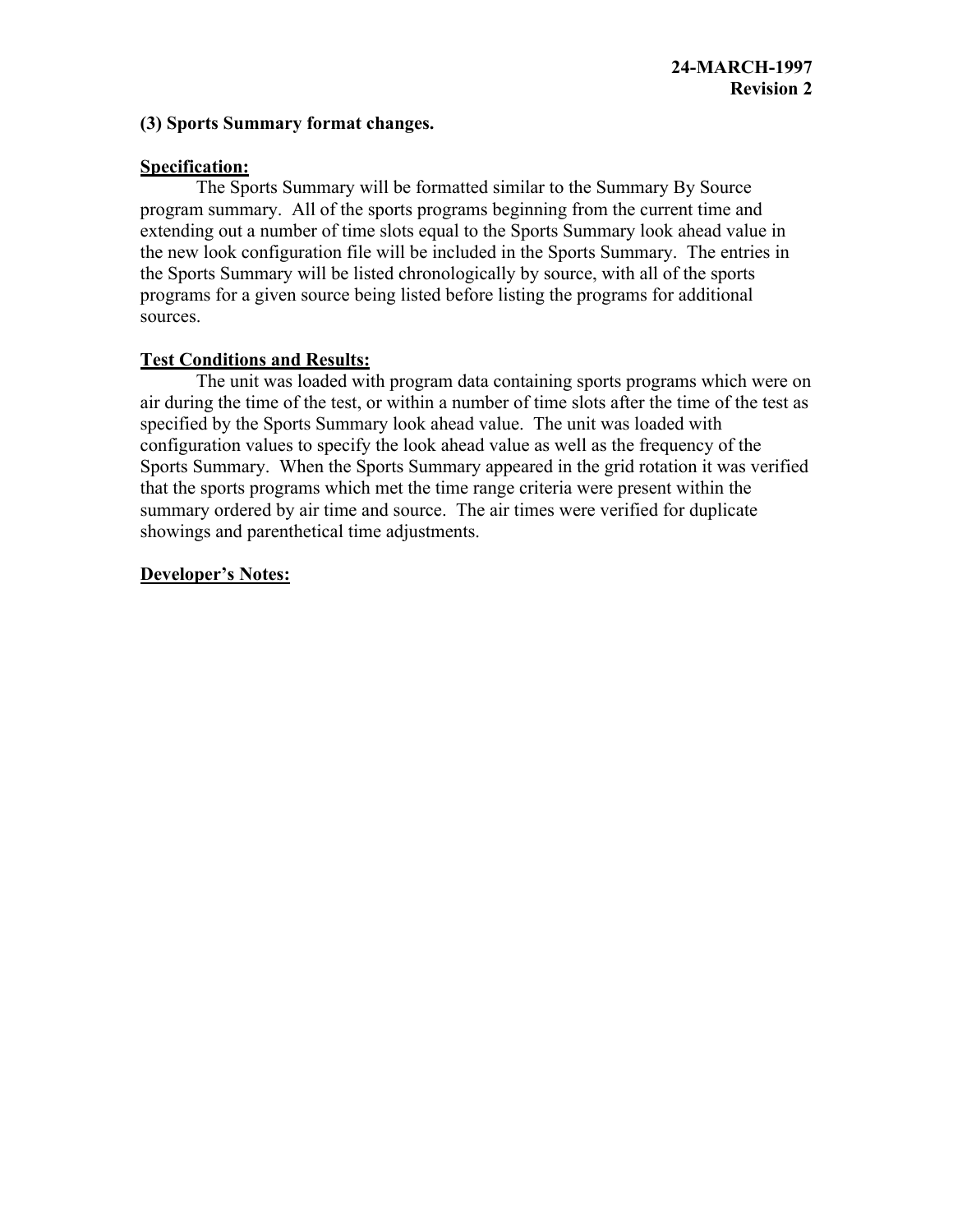#### **(4) Support for custom order information.**

#### **Specification:**

The system will accept, process and store custom order information from the v1, v2, v3, and j commands. When present and timely, custom order information for a program will be displayed in the promotional tag. When a program for which custom order information is available is displayed in the grid, the custom order information will also be placed in the grid if the program has started in the current time slot, and extends the full width of the grid. Programs present in program summaries will include custom order information if it is available.

## **Test Conditions and Results:**

The unit was configured with a select code which receives program data with custom order information. The program data was loaded and the display was checked to ensure that the order information was present in the appropriate locations within the grid, the program summaries and the tags. Order information was checked for both laser configurations, satellite configurations and pie chart configurations.

#### **Developer's Notes:**

v2 and v3 commands are currently transmitted only to sneak. The tests were performed with custom order information contained within the v1 and j commands. Tests with local test data were performed to test the processing of the v2 and v3 commands.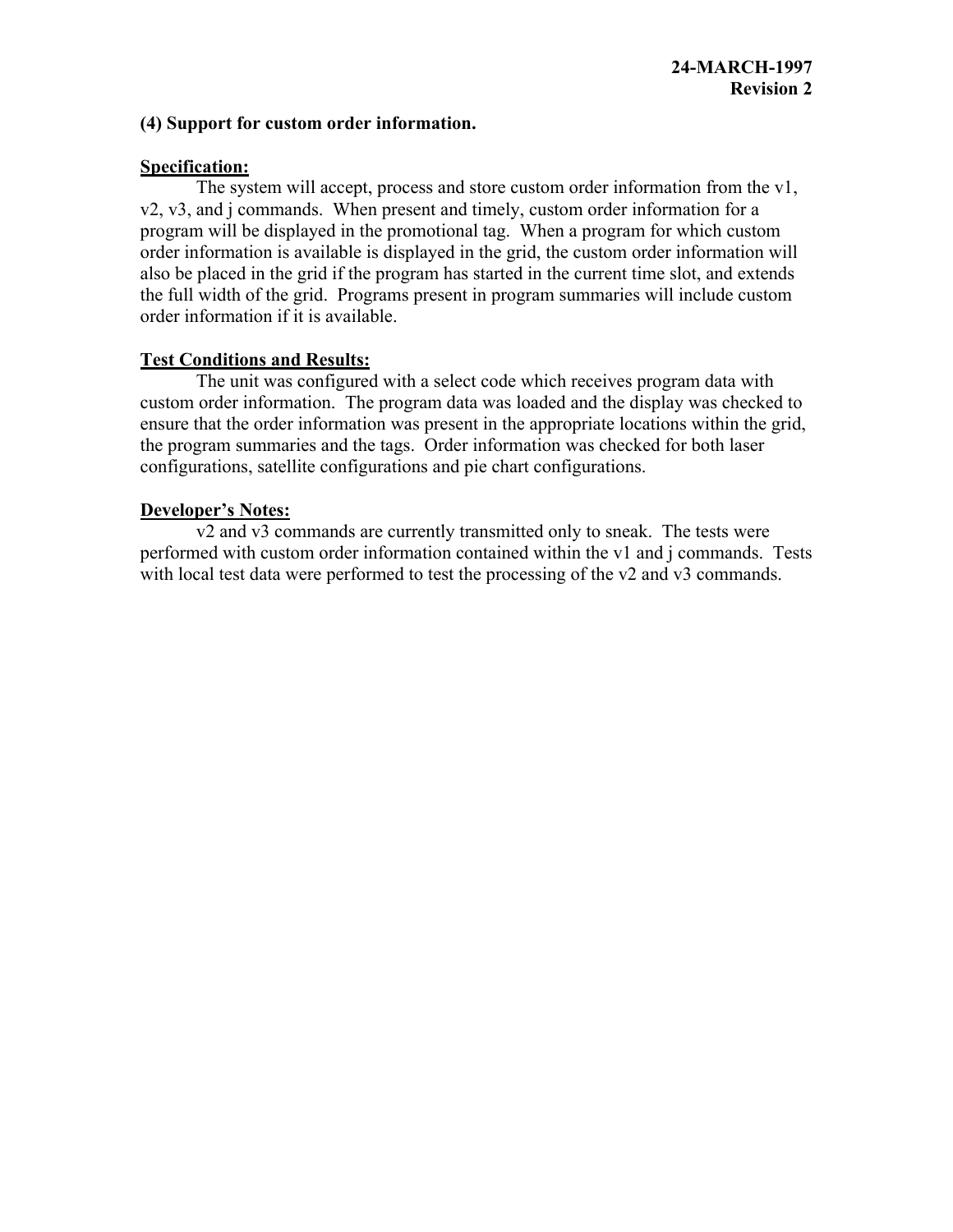## **(5) Support for TV ratings and conversion of Amiga special symbols.**

#### **Specification:**

Character codes which have been defined on the Amiga as ratings, captioning, and stereo symbols will be translated to textual equivalents on the PC system for on screen display. The TV ratings will be received, stored, and displayed in the same manner as movie ratings.

#### **Test Conditions and Results:**

The test unit was set up with a Canadian laser select code and sent data. It was verified that the symbols did NOT show in the promotional tags, but were converted to parenthetical text instead.

The test unit was loaded with program data containing TV ratings. It was verified that the ratings were displayed in both the grid and the promotional tags.

#### **Developer's Notes:**

Canadian laser data was chosen for testing since the Canadian laser scripts are sent containing ratings symbols instead of parenthetical text ratings.

At the time of test no 'live' data was available which contained TV ratings. The test was performed with locally inserted TV ratings.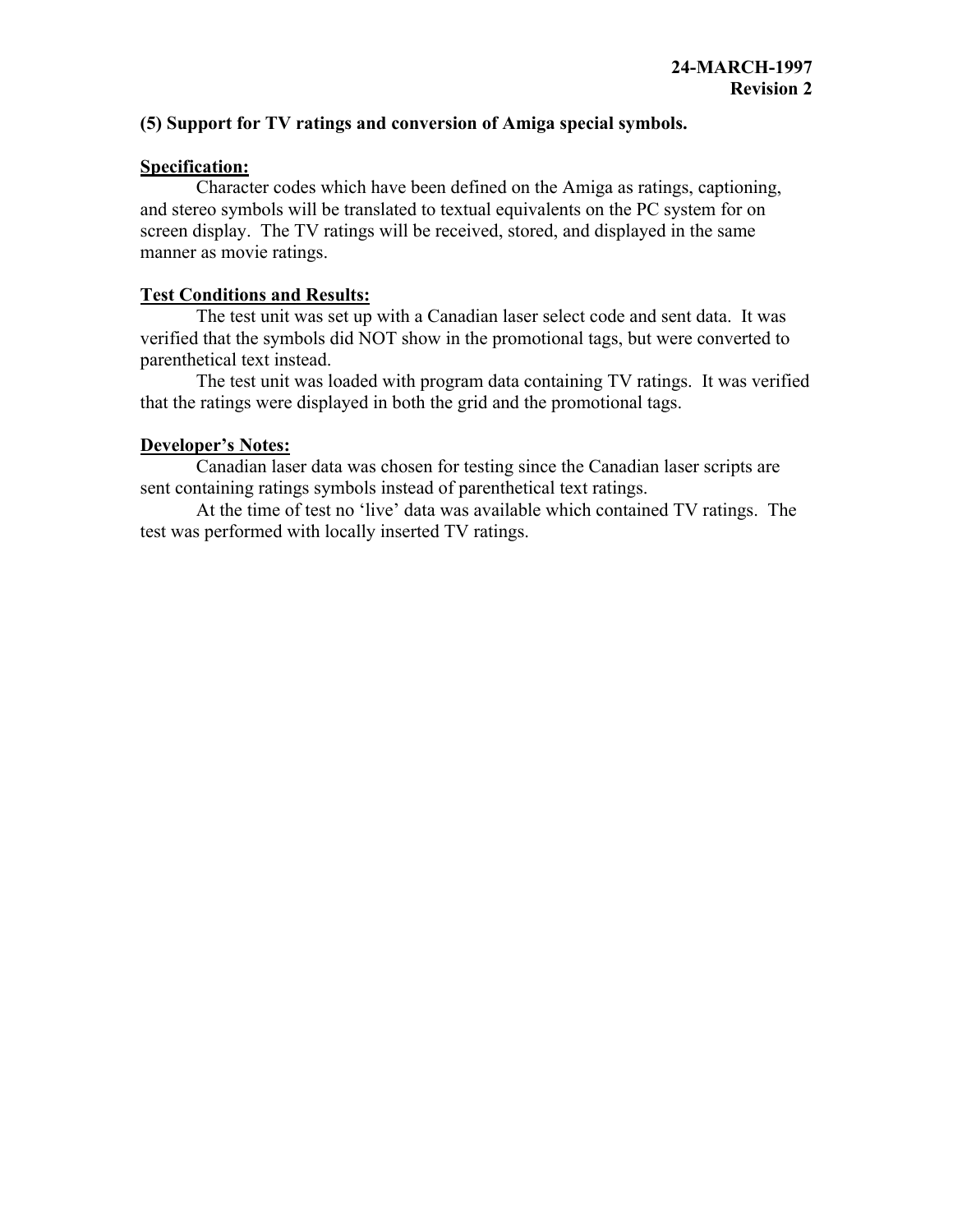## **(6) User configuration of the laser script format type.**

## **Specification:**

Allow the user to change the laser script format type from the diagnostics screen. The laser scripts will reload based upon the selected format type, the promotion cycle will begin at the start of the cycle, and the configuration file will be updated with the selected format.

## **Test Conditions and Results:**

The test unit was started with the script format type specified in the configuration file. After the promotions began playing, the script format type was changed in the diagnostics dialog. The unit restarted the promotion cycle at the beginning of the new format cycle.

## **Developer's Notes:**

Determination of the proper sequence for a laser script is difficult. The sequence of types in the script is complicated by the presence of multiple alternate types for each type. It is often difficult, if not impossible, to determine if the sequence is playing correctly without the use of a software debugger. The error messages which are placed in the program log window indicate which types were unable to play and can sometimes be used to determine the promotion sequence.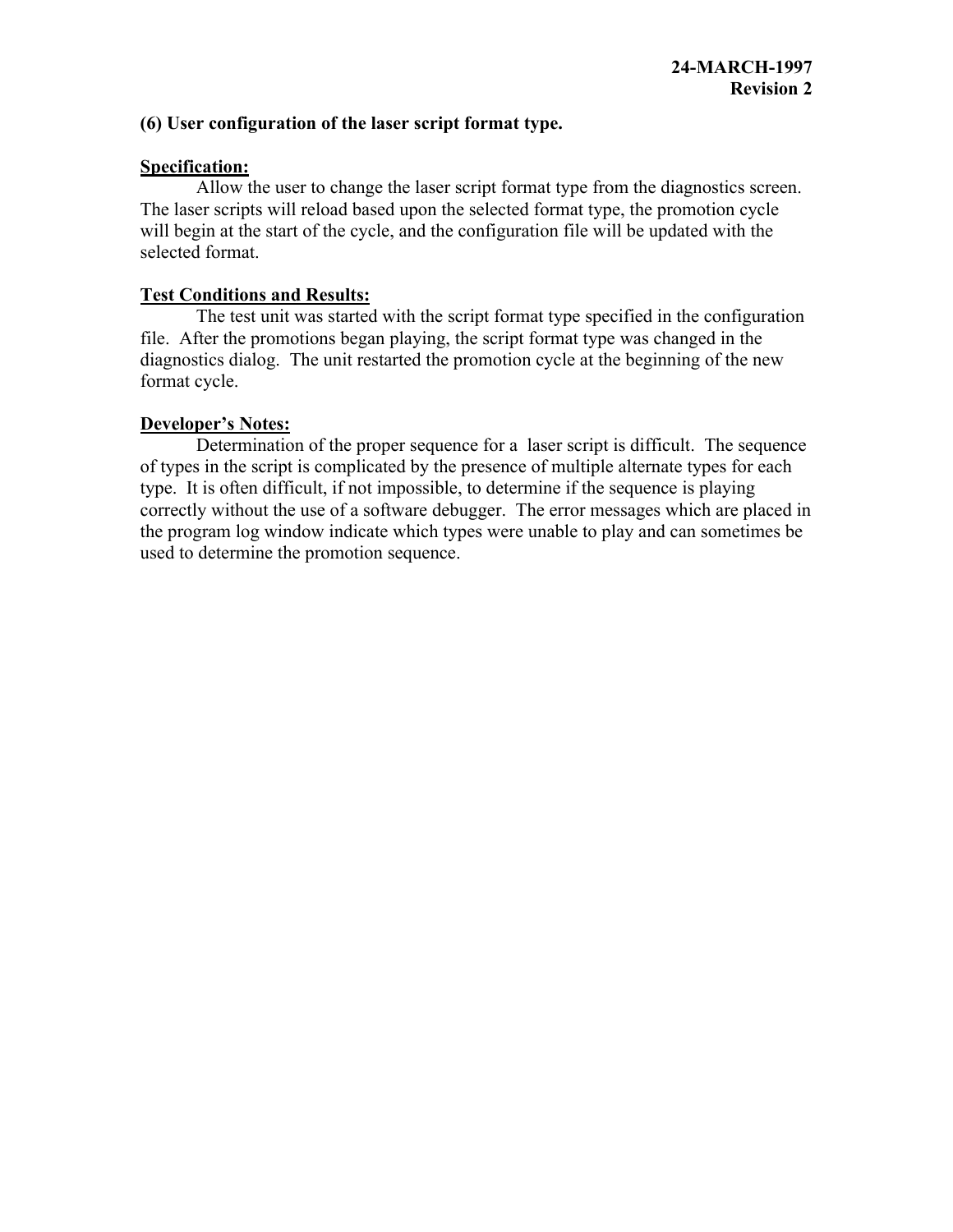## **(7) Display of alternate type in laser script file when a local ad type is unable to display.**

## **Specification:**

During laser promotions, the system will attempt to display alternate types whenever a local ad type is unable to play, instead of skipping to the next type.

## **Test Conditions and Results:**

The unit was configured as a laser system and loaded with data. All local ads were removed from the system to force the local ad promotions to fail. A laser script was modified to contain known good and bad alternate types for each of the local ad types. The unit was started and allowed to cycle through the laser promotions. The promotion tags and log window were examined to ensure that the correct alternate types were playing in the correct order.

## **Developer's Notes:**

Determination of the proper sequence for a laser script is difficult. The sequence of types in the script is complicated by the presence of multiple alternate types for each type. It is often difficult, if not impossible, to determine if the sequence is playing correctly without the use of a software debugger. The error messages which are placed in the program log window indicate which types were unable to play and can sometimes be used to determine the promotion sequence.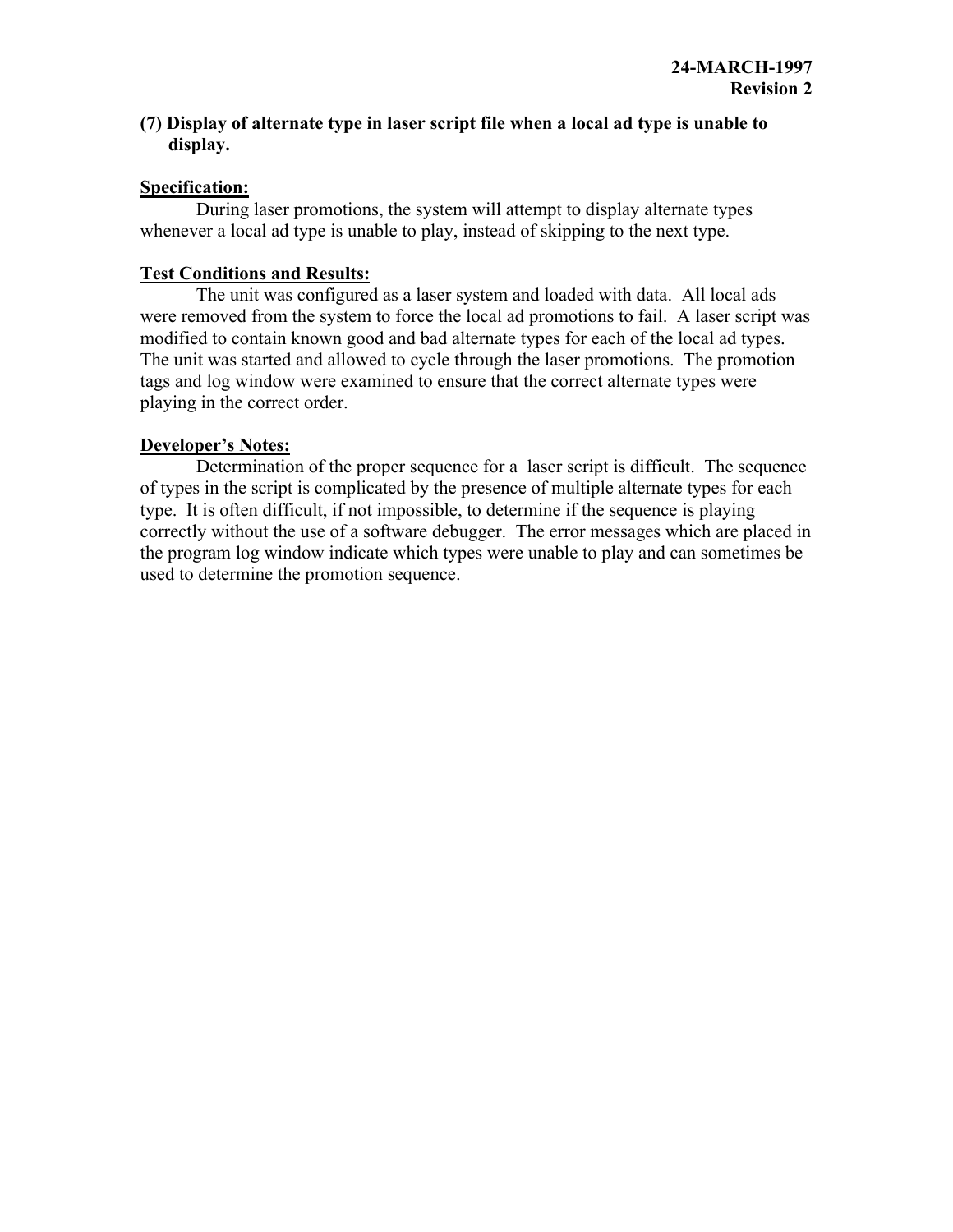#### **(8) Detection of video insertion dropout.**

## **Specification:**

During video insertion segments, the system will monitor the on air signal, checking once per second to ensure that the insertion is still active. If at any time during the insertion segment, the insertion is not on air, the default graphic will be displayed until the end of the segment. Dropout detection is done only on systems configured to use the on air signal.

## **Test Conditions and Results:**

The test laser unit was configured for video insertion and was cabled to the video insertion equipment as per Prevue Argentina documentation. Several 'normal' insertions were run to verify the proper functioning of the equipment. During the test insertion, the video player was prematurely stopped. The default graphic was displayed for the remainder of the insertion segment.

## **Developer's Notes:**

Early laser units were not configured with a video insertion card installed. Prevue Junior units do not contain an insertion card.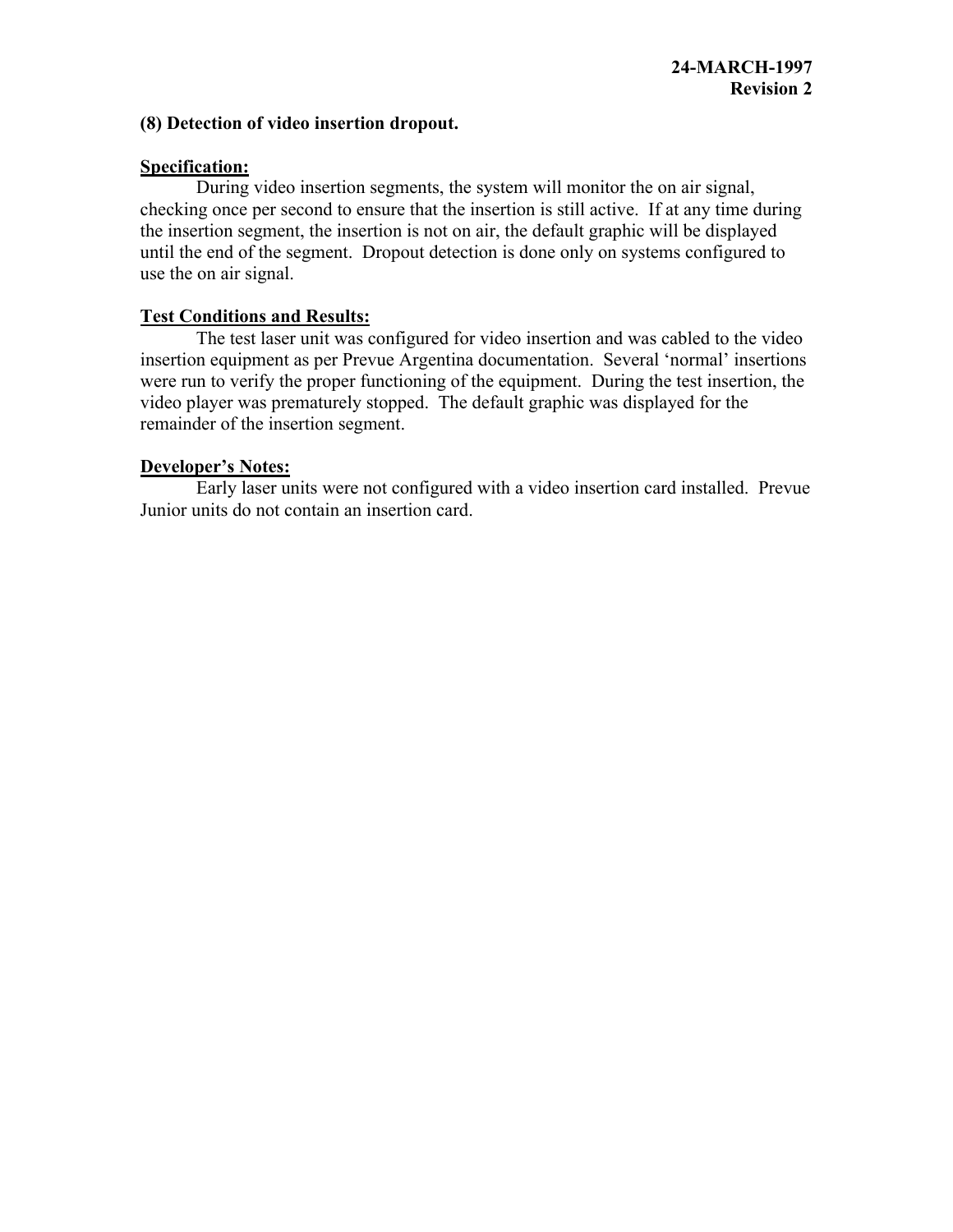# **(9) Adjustment of SBS parenthetical show times.**

## **Specification:**

The show times listed in the program summaries will be adjusted to reflect parenthetical time offsets.

## **Test Conditions and Results:**

A unit was loaded with program data and configured to display program summaries. It was verified that the parenthetical times of programs listed in the grid were the same as the show times listed in the summaries.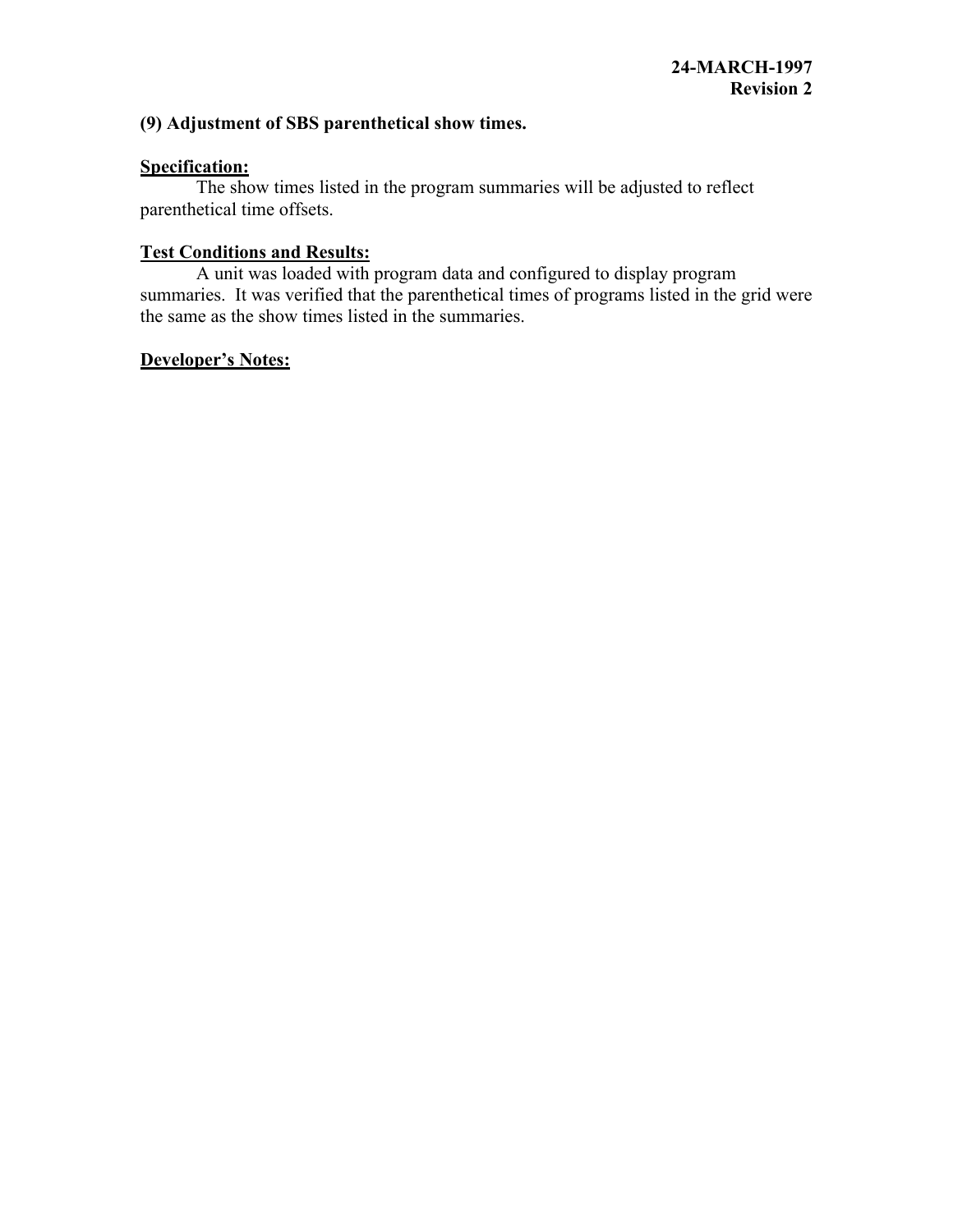## **(10) Highlighting enhancements.**

#### **Specification:**

The system will highlight portions of the source row in the listing grid as determined by the highlight settings in the 'Grid Parameters' section of PCEPG.INI and the settings of the source and program highlight flags within the program data. When source highlight flags are set the channel box, the time slots in the grid, or the entire source row can be set to a highlight color as defined in the COLORS.INI file. When the program highlight flags are set, the program to which the flag belongs can be set to a highlight color as defined in the COLORS.INI file. When highlighting is enable for both a source and a program within that source, the 'Highlight Precedence' value determines whether the program highlighting will override the source highlighting or not.

For source highlighting, the highlight, alt highlight, and Pay-Per-View flags affect highlighting. For program highlighting, the alt highlight, movie, and sports flags affect highlighting. Each of these flags has an associated color definition in the COLORS.INI file as well as a highlight setting in PCEPG.INI. For more information about the PCEPG.INI highlight settings, see the comments above the highlight settings in PCEPG.INI.

## **Test Conditions and Results:**

The unit was loaded with data which contained sources with all three types of highlight flags set, and programs with all three types of program flags set. The program highlight settings in PCEPG.INI were tested while set to NONE and PROGRAM. The channel highlight settings were tested while set to NONE, CHANNEL, and CHANNEL BOX. The highlight precedence was set first to PROGRAM and then to CHANNEL. For each combination of settings, the program grid was examined to verify that the setting worked as expected.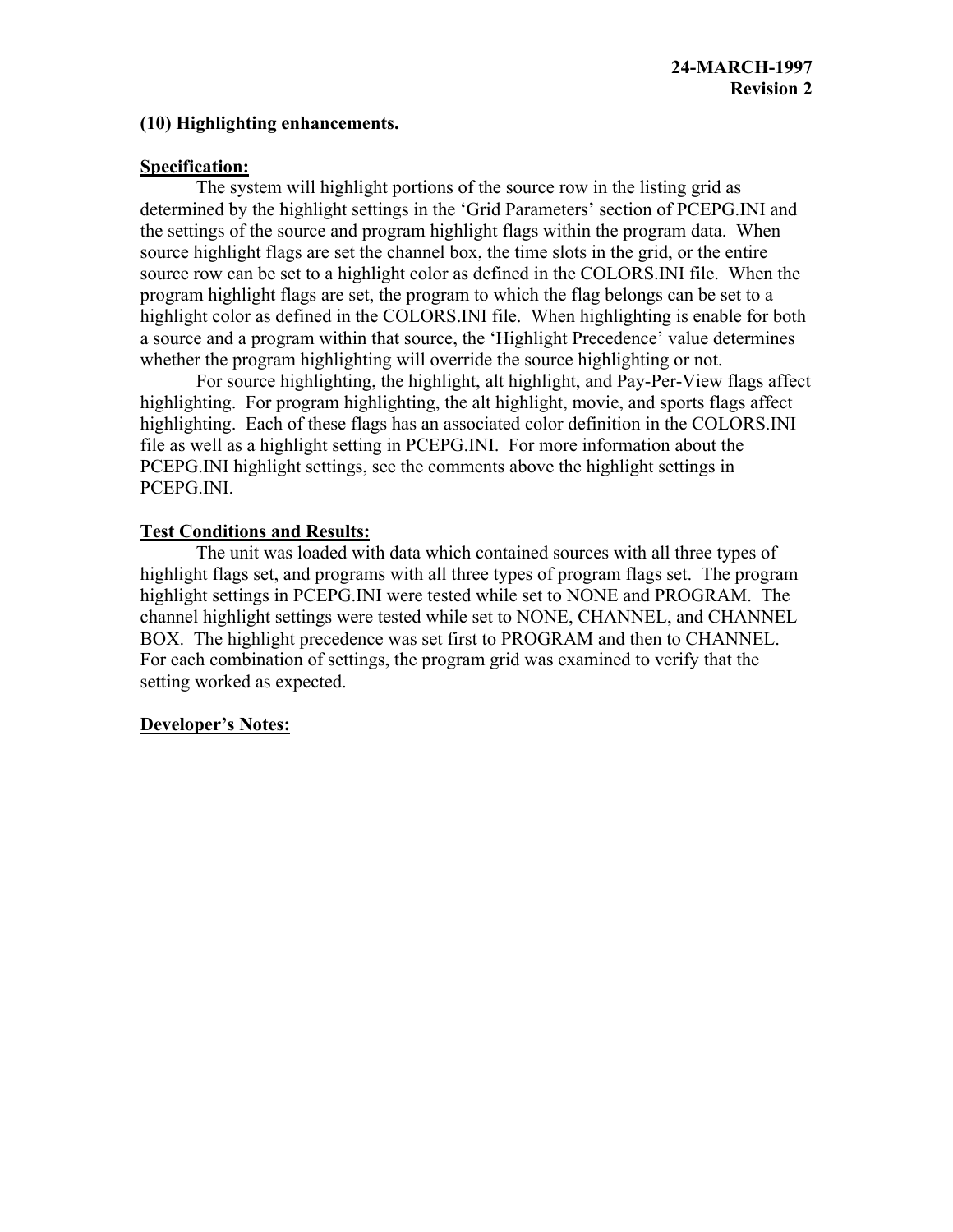## **(11) HP configuration control of military time.**

## **Specification:**

The system will switch to and from 24 hour (military) time based upon the 'Military Flag' in the HP-provided new look configuration file.

## **Test Conditions and Results:**

The system was configured for 12 hour time and started. Configuration commands containing both Y and N values for the military flag were sent to the system. It was verified that the system displayed 24 hour time when the military flag was set to Y, and 12 hour time when the military flag was set to N.

## **Developer's Notes:**

Within the context of the PC system, the implementation of the military flag is an emulation of the Amiga methodology. The system actually provides a 'normal' time format and an 'alternate' time format. The setting of the military flag in the configuration command tells the system which of the two formats to choose. Either of the time formats can be changed within the PCEPG.INI file to be any format allowed by the CTime class format function (which also provides the documentation for the format strings).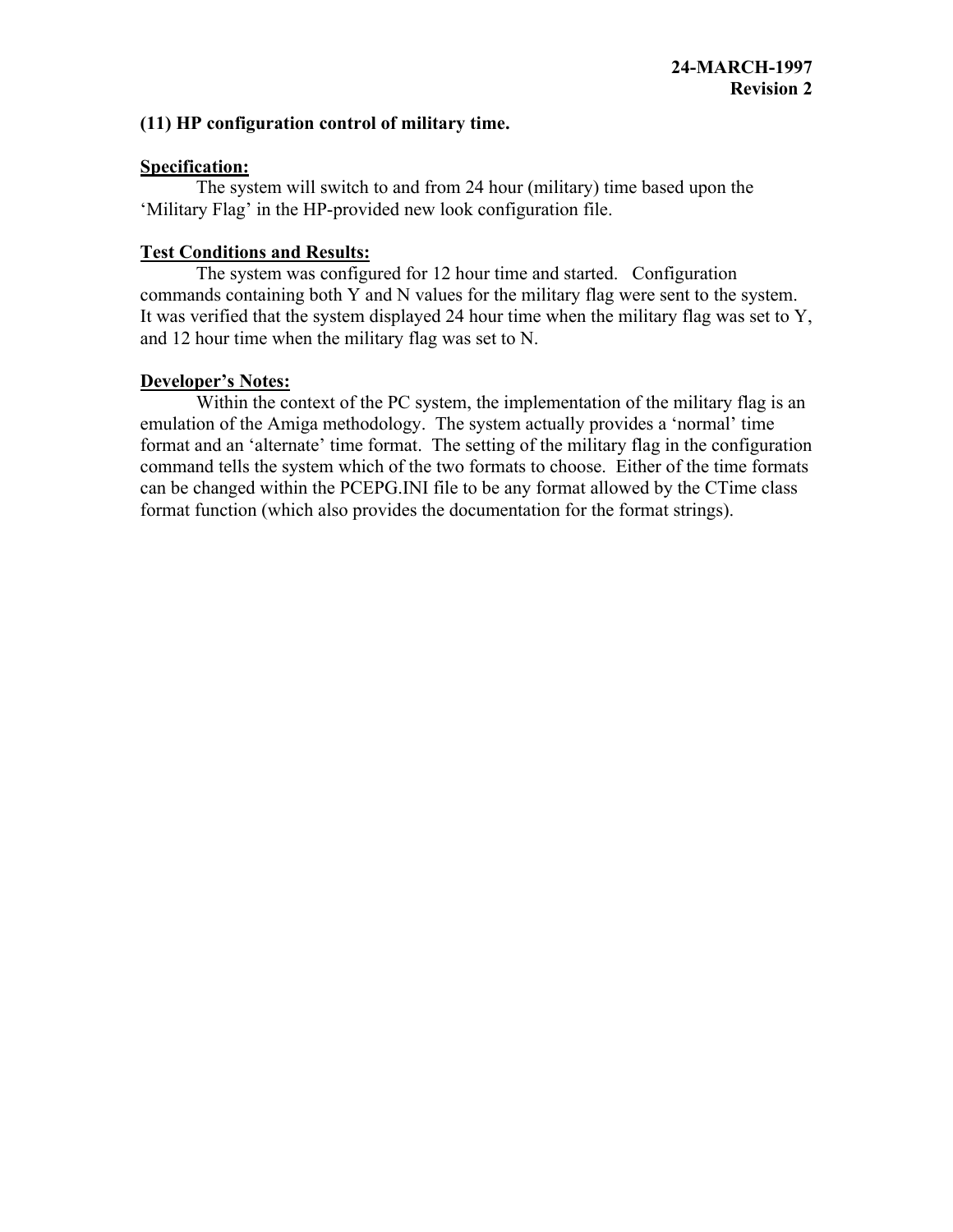## **(12) HP configuration control of display language.**

## **Specification:**

The system will switch display languages based upon the 'Language' field in the HP-provided new look configuration file. The languages currently supported by the configuration command are: English, Spanish, French, and German.

## **Test Conditions and Results:**

The test unit was sent configuration commands with the language field set to each of the valid values. It was verified that the display language changed in accordance with the configuration values.

# **Developer's Notes:**

The PCEPG.INI file contains a language section wherein each of the configuration values is assigned a language in order to support the HP configuration command language field. The system is designed to support any language which uses Arabic characters simply by providing a translation tables and indicating which table to use. While the legal range of values in the HP configuration command limits the languages to English, Spanish, German, and French. The language assignments to those values can be altered from the standard four languages to any other languages for which translation tables exist.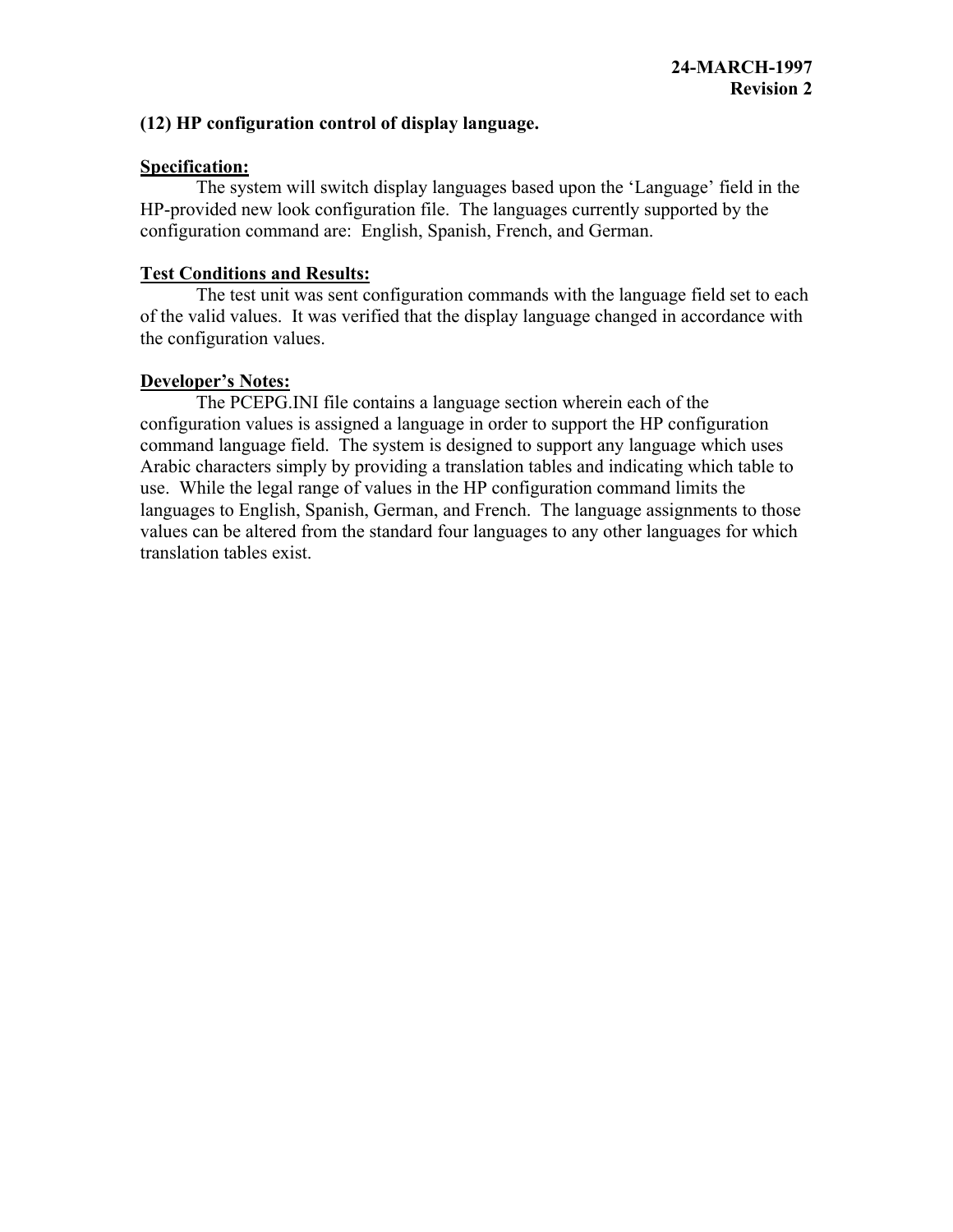## **(13) Custom color configurations.**

#### **Specification:**

The system will provide a dialog box from which the user may select one of a number of predefined color schemes. The color schemes are identical to the COLOR.INI file in format, excepting that they contain different colors and background settings for the display than the COLOR.INI file. By selecting a color scheme, the user can customize the colors for that unit without restarting the system..

## **Test Conditions and Results:**

The COLOR.INI files for Prevue Junior, Prevue Argentina, and Prevue Junior Spanish were used as test color schemes. The unit was started using the default colors. Each of the color schemes was selected from the 'Choose Color Scheme' option on the main menu. After each color scheme selection, the unit was returned to the program grid to verify that the color change took effect.

## **Developer's Notes:**

As of this date no color schemes other than the standard colors for each system have been designed. A color scheme file can be created by starting with a COLOR.INI file, making any desired changes, then renaming the file so that it has a .CLR extension. The color scheme files are currently kept in the PREVUE\DATA sub directory.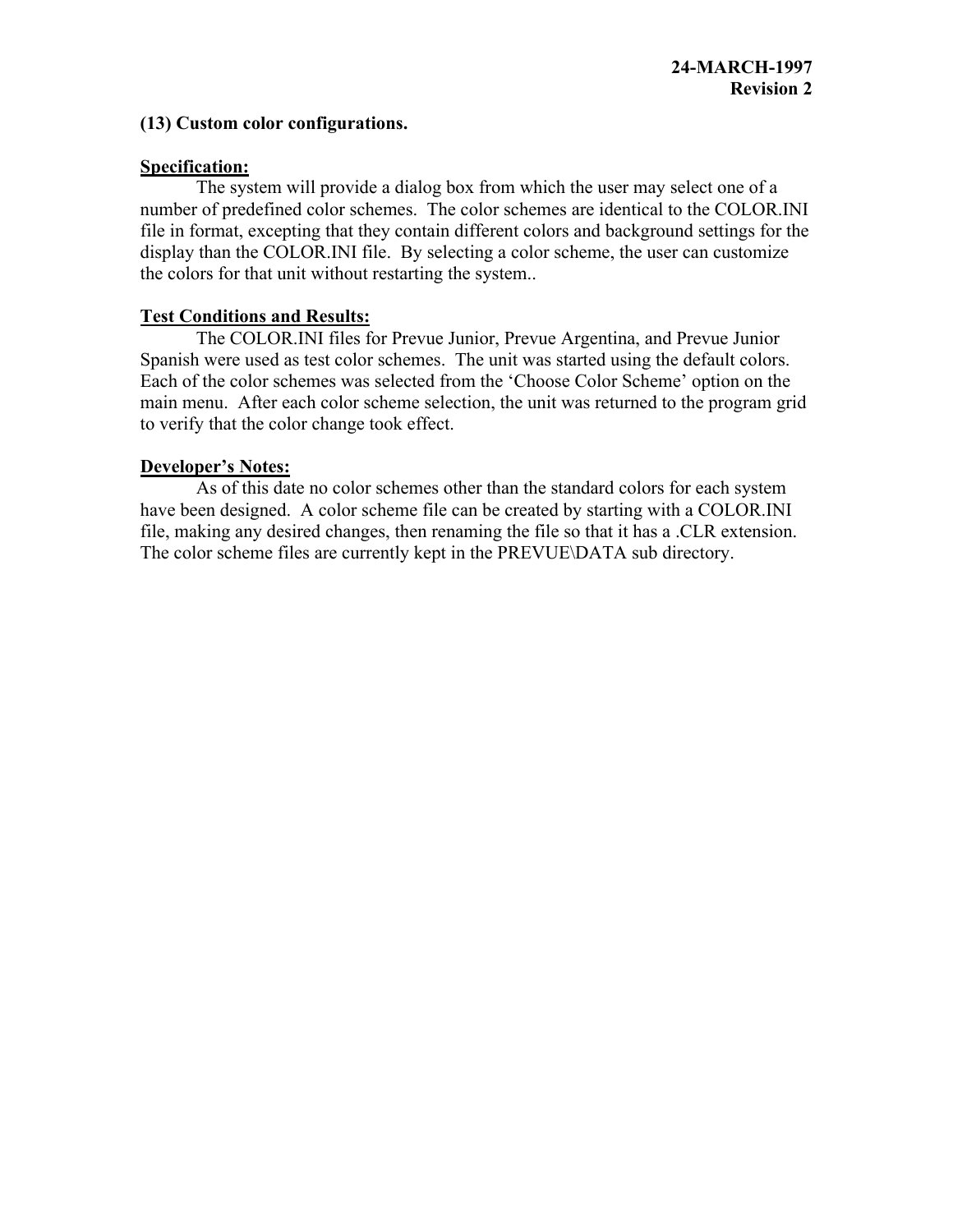#### **(14) Text ad enhancements.**

#### **Specification:**

The text ad edit dialog will allow the user to enter up to six lines of text per ad. Each line can be justified to the left or the right or centered. The user will be able to cycle through all of the available text ad numbers, and will be able to add, change, or delete text ads at any given number.

#### **Test Conditions and Results:**

The unit was configured for keyboard entry of text ads. Using the Activate Text Ads selection from the File menu, text ads were added, changed ,and deleted. Between each text ad change, the program guide display was viewed to ensure proper recording and display of the text ads.

#### **Developer's Notes:**

The system does not support the display of colored text ads. In order to receive text ads from the Remote Modem software, it was necessary to implement support for the little 't' command. While colored text ads can be received and stored by the system, display of text ads continues unchanged from previous versions.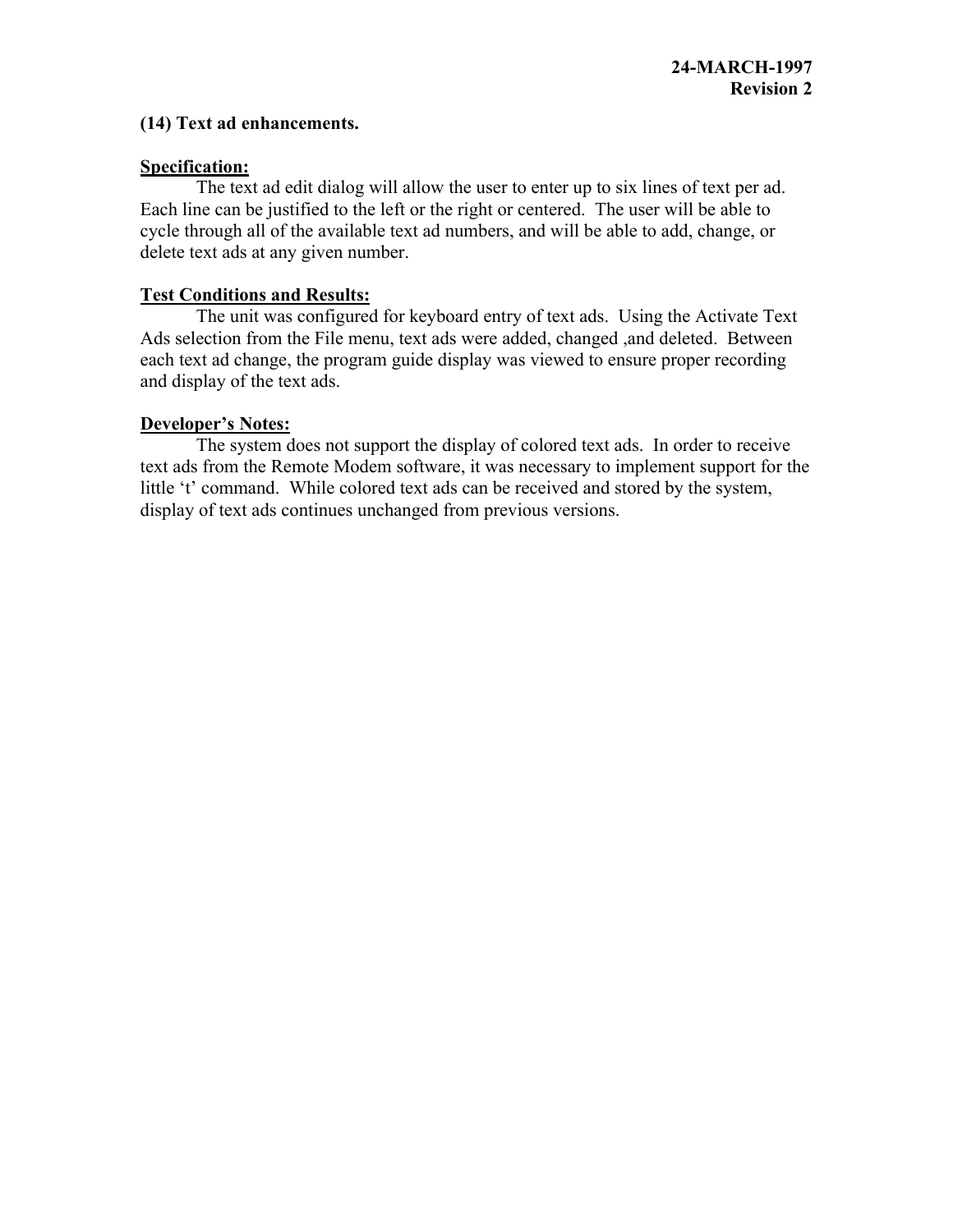#### **(15) Support for Remote Modem ad management.**

#### **Specification:**

The system will be capable of receiving text and graphic ads from the Remote Modem ad maintenance software. Reception of text ads via Remote Modem will be configured as from Satellite delivery, where the 'KYBD' field of the configuration file is set to 'N'.

## **Test Conditions and Results:**

The unit was configured as for satellite delivery of text ads. Using the Remote Modem software, text ads were created and sent to the unit. By cycling through the promotions and using the Shift-A key to force the display of text ads, it was verified that the ads sent from Remote Modem had been received.

The unit was configured for the display of graphic ads. Using the Remote Modem software, graphic ads were created and sent to the unit. By cycling through the promotions and using the Shift-A key to force the display of graphic ads, it was verified that the ads sent from Remote Modem had been received.